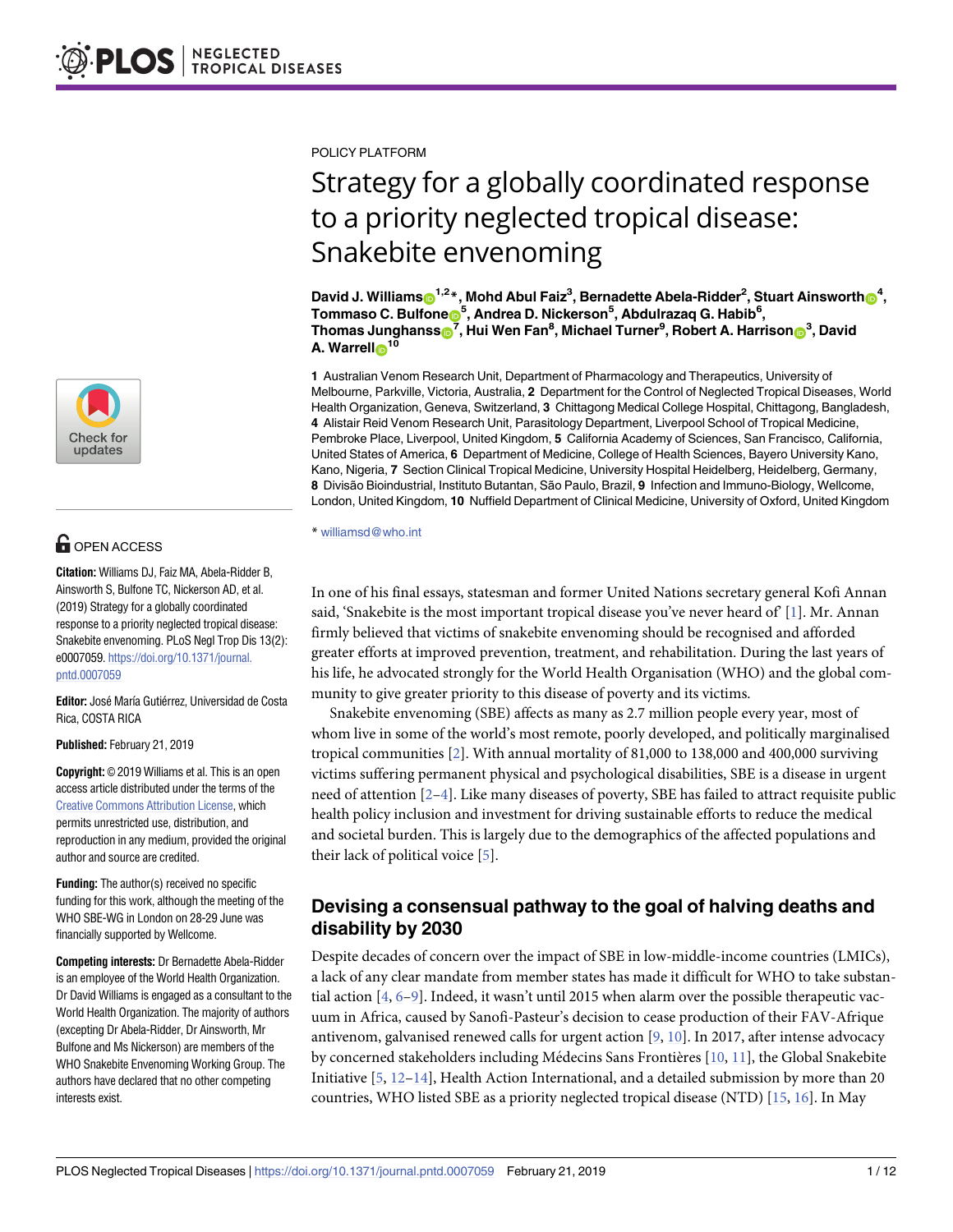<span id="page-1-0"></span>2018, the 71st World Health Assembly adopted a robust resolution (WHA71.5) on SBE, providing WHO with a strong mandate to take action [\[17\]](#page-9-0).

The inclusion of SBE in the WHO NTD portfolio donates powerful attention to this disease. Even before the resolution was adopted, WHO's Department of the Control of Neglected Tropical Diseases had already established a 28-member SBE Working Group (SBE-WG) to support WHO in drafting a road map to implement strategies to prevent, reduce, and control the snakebite burden. In June 2018, WHO convened a Wellcome-hosted meeting of the SBE-WG to review a first draft of the road map document.

Central to the design of this strategic plan is the ambitious goal of halving the deaths and disability caused SBE by 2030 ([Fig](#page-2-0) 1). The consensus of the SBE-WG was that implementing an integrated program based on building capacity and directing response to snakebite-affected regions offers the most effective approach to achieving this goal. Rather than risk this initiative being perceived as a standalone issue, the SBE-WG considered that efforts to combat SBE need to be incorporated within national and regional health plans and aligned with global commitments to achieving universal health coverage and the Sustainable Development Goals (SDG). With this in mind, four key pillars [\(Fig](#page-2-0) 1; [Table](#page-2-0) 1) have been prioritised:

- 1. Ensuring that safe and effective treatment is accessible and affordable for all;
- 2. Empowering regional, national, and local communities to take proactive action;
- 3. Strengthening health systems to deliver better outcomes; and
- 4. Building a strong global coalition of partners to build advocacy, mobilise resources, coordinate action, and ensure that implementation of the roadmap is successful.

The scale of this challenge is considerable and its achievement requires a globally coordinated and implemented strategy, with the WHO best positioned to coordinate this effort.

#### **Safe and effective treatment**

SBE is a medical emergency that particularly afflicts the world's poorest people living in communities with the lowest quality of life indices  $[18]$ . The sooner a victim receives effective treatment, the greater the likelihood of a full recovery and an early return to normal life. For more than 120 years, the cornerstone of snakebite treatment has been the administration of animalderived immunoglobulins (antivenoms) [\[2\]](#page-8-0). Most antivenoms are produced from the hyperimmune plasma of horses or sheep, and the methods used have changed very little in the last 50 to 60 years [\[19\]](#page-9-0). Consequently, the quality and safety of some antivenoms remain poor. Production inefficiencies, inadequate market demand, low manufacturing volumes, storage limitations, and distribution problems have combined with inadequate funding for procurement, poor health-worker training, and local bias towards traditional healing to create a fragile market at risk of collapse in many parts of the world [[20](#page-9-0)]. These market fragilities explain why, for much of the last century, antivenom production has largely been the domain of public health laboratories, few of which have been adequately capitalised to keep pace with modern pharmaceutical manufacturing technologies. And while private manufacturers have gained an increasingly important role during the last four decades, especially in Asia and in Africa, the nature of the market limits their capacity to resource infrastructure and innovation  $[20, 21]$  $[20, 21]$  $[20, 21]$  $[20, 21]$ . As a consequence, there has previously been little incentive for innovation or investment in new technology.

Comprehensively addressing these issues is a key priority for WHO. The SBE-WG, concerned by the current critical situation in sub-Saharan Africa, have set a target of delivering at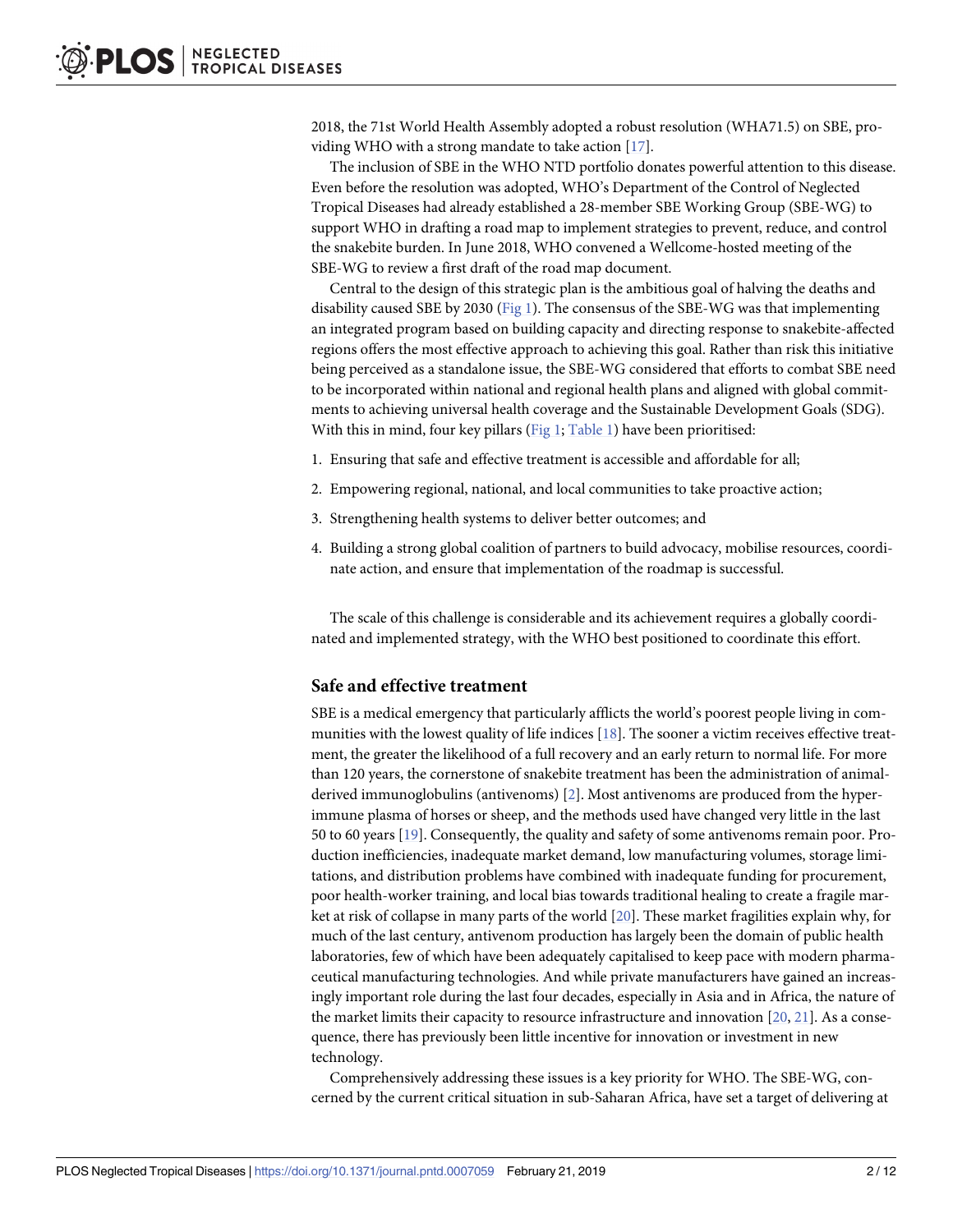<span id="page-2-0"></span>

**[Fig](#page-1-0) 1. Summary of WHO snakebite envenoming road map objectives, impact goals, and timeline phases.**

<https://doi.org/10.1371/journal.pntd.0007059.g001>

least 500,000 effective antivenom treatments to that region each year by 2024. By the end of 2030, the target is to deliver, globally, 3 million effective regionally specific treatments per year. To achieve this, WHO will work to strengthen the production of antivenoms, improve

| Objective         | Safe and effective treatment                                                       | <b>Empowering and Engaging</b><br>communities                                                 | <b>Stronger health systems</b>                                                       | Partnership, coordination and<br>resources                                  |
|-------------------|------------------------------------------------------------------------------------|-----------------------------------------------------------------------------------------------|--------------------------------------------------------------------------------------|-----------------------------------------------------------------------------|
| Key<br>activities | Programme-wide resource mobilisation to support all WHO activities and work plans  |                                                                                               |                                                                                      |                                                                             |
|                   | Make safe, effective antivenoms<br>available, accessible, and affordable<br>to all | Active community engagement and<br>participation                                              | Strengthening community health<br>services                                           | Supporting governance and<br>leadership                                     |
|                   | Better control and regulation of<br>antivenoms                                     | Improve SBE prevention, risk-<br>reduction and avoidance                                      | Facilitating research and policy<br>development around healthcare cost<br>mitigation | Promoting advocacy, effective<br>communication and productive<br>engagement |
|                   | Prequalification of antivenoms                                                     | Effective prehospital care and<br>ambulance transport                                         | Improving infrastructure, services<br>and health facilities                          | Enhancing integration,<br>coordination and cooperation                      |
|                   | Integrated health worker training<br>and education                                 | Accelerate development of prehospital<br>treatments                                           | Country-level implementation via<br>national and sub-national health<br>plans        | Build strong regional partnerships<br>and alliances                         |
|                   | Improving clinical decision-<br>making, treatment, recovery and<br>rehabilitation  | Improve health care-seeking<br>behaviours                                                     | Enhanced disease burden<br>monitoring and surveillance                               | Coordinated data management and<br>analysis                                 |
|                   | Investing in innovative research on<br>new therapeutics                            | Build a strong understanding of socio-<br>cultural and economic factors affecting<br>outcomes | Research on SBE ecology,<br>epidemiology, clinical outcomes and<br>therapeutics      | Research to build a strong and<br>sustainable investment case               |

**[Table](#page-1-0) 1. Summary of overall program areas.**

<https://doi.org/10.1371/journal.pntd.0007059.t001>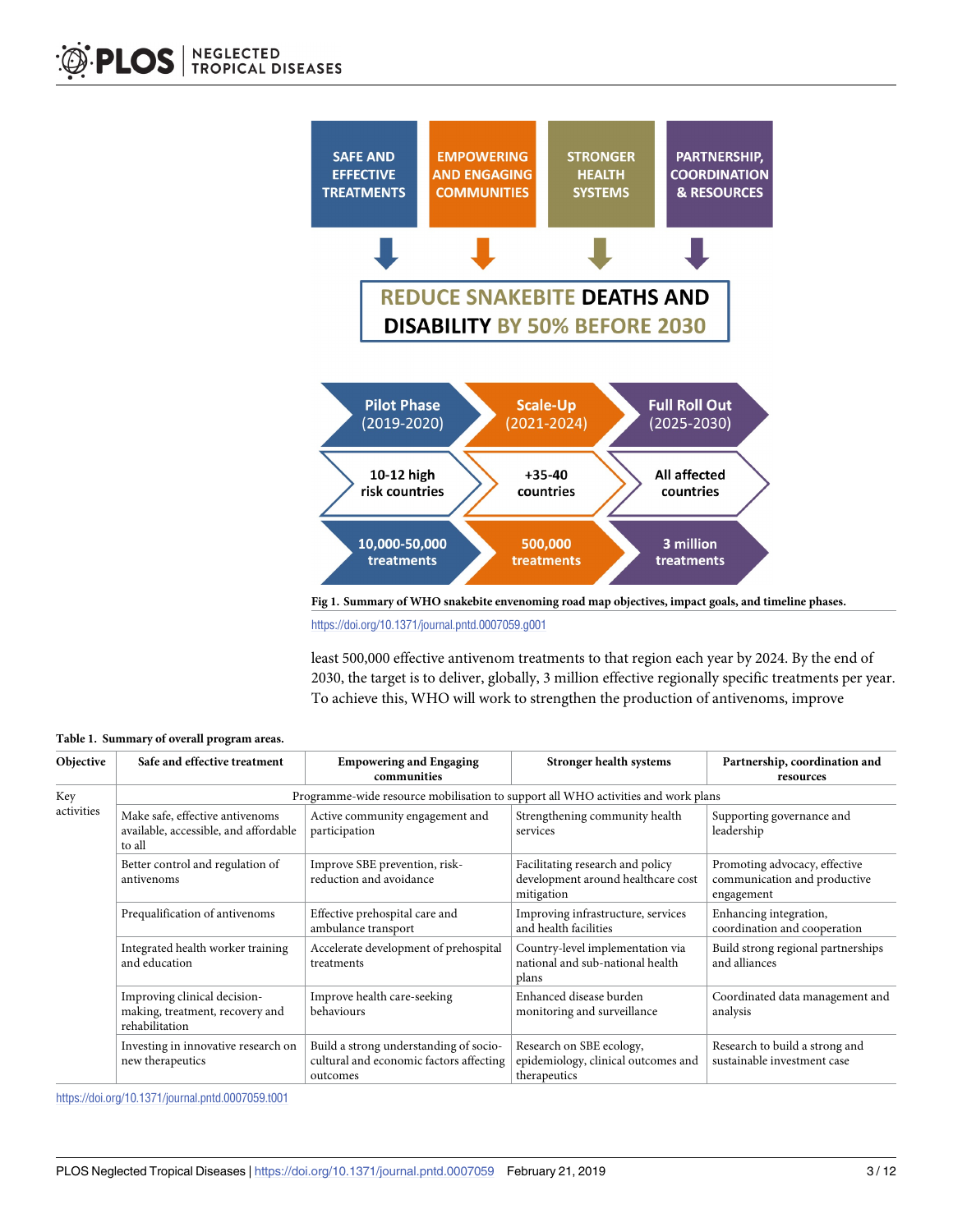<span id="page-3-0"></span>regulatory control, and most importantly, rebuild and reinvigorate the market by ensuring that safe and effective products are available, accessible, and affordable.

WHO has already begun this process by undertaking a comprehensive product risk assessment for sub-Saharan Africa. Its results are expected to be published in early 2019. This evaluation included robust preclinical evaluation of products and site inspections to evaluate compliance with good manufacturing practice (GMP). The result will be a WHOrecommended list of products suitable for procurement across sub-Saharan Africa, providing purchasers and end-users with confidence that products are fit-for-use, and providing manufacturers with incentive to improve the quality of products and comply with GMP and other regulatory requirements as a pathway to restoring investment confidence in the market and generating income commensurate with sustained delivery. As funding becomes available, WHO plans to undertake similar antivenom risk–benefit assessments for other regions and to consider the introduction of antivenom prequalification as a tool for further strengthening the production of these life-saving drugs. Such a pathway will only be possible if technical barriers—such as the need to establish appropriate reference standards, minimum product design specifications, and pathways for acquiring robust clinical evidence are resourced and overcome.

A range of other initiatives  $(Box 1)$  $(Box 1)$  $(Box 1)$  will also be implemented to reinvigorate investment in antivenom production and to establish an environment that attracts new manufacturers, stimulates research, and encourages innovation. WHO will take key lessons from highly effective vaccine stockpiling ventures, such as the Oral Cholera Vaccine Stockpile [[22](#page-9-0), [23](#page-9-0)], to model and then establish an African Antivenom Stockpile as a pathway to creating a stable supply of quality-assured WHO-recommended antivenom products in sub-Saharan Africa. This stockpile is designed to reshape the current market: converting it from one in which low production at high unit cost has driven weak demand and distribution that culminated in poor accessibility and affordability; to one in which there is equitable access and affordability because of higher production at lower cost as a result of increased market confidence, higher demand, improved procurement, and wider distribution.

The SBE-WG also agreed that there needs to be a range of actions to encourage increased collaboration between academia, clinicians, and industry to improve potency, specificity, and safety of current antivenoms, with an additional focus on development of new treatments. Research involving robust preclinical and clinical evaluation of antivenoms and other treatments for SBE will be encouraged, with clinical research prioritised for funding investment along with identifying sentinel sites where clinical trials can be conducted to high standards. Refining preclinical models to improve their reliability and relevance, and wider adoption of the 3R's (reduction, refinement, and replacement) relating to the use of experimental animals in the production and testing of antivenoms are research priorities. With promising preclinical research on new therapeutic solutions to SBE management emerging, the need for investment in next generation therapies and diagnostics also needs funding support [\[24,](#page-9-0) [25](#page-9-0)]. The WHO will work with antivenom manufacturers, with national regulatory agencies, and with ministries of health to build capacity to ensure that all treatments for SBE are properly controlled and regulated.

The SBE-WG also concurred that any effort to control the SBE burden requires broader efforts at improving the overall management of snakebite victims. It is essential that standard approaches be developed and implemented across all tiers of health systems. There should be clear criteria for judging the success (or otherwise) of treatment. Currently there is little assistance or support available to SBE survivors suffering residual disability. Establishment of dedicated rehabilitation programs, addressing both psychological and physical disability, will improve recovery of survivors, enabling more of them to return to useful, productive lives, therefore increasing economic productivity.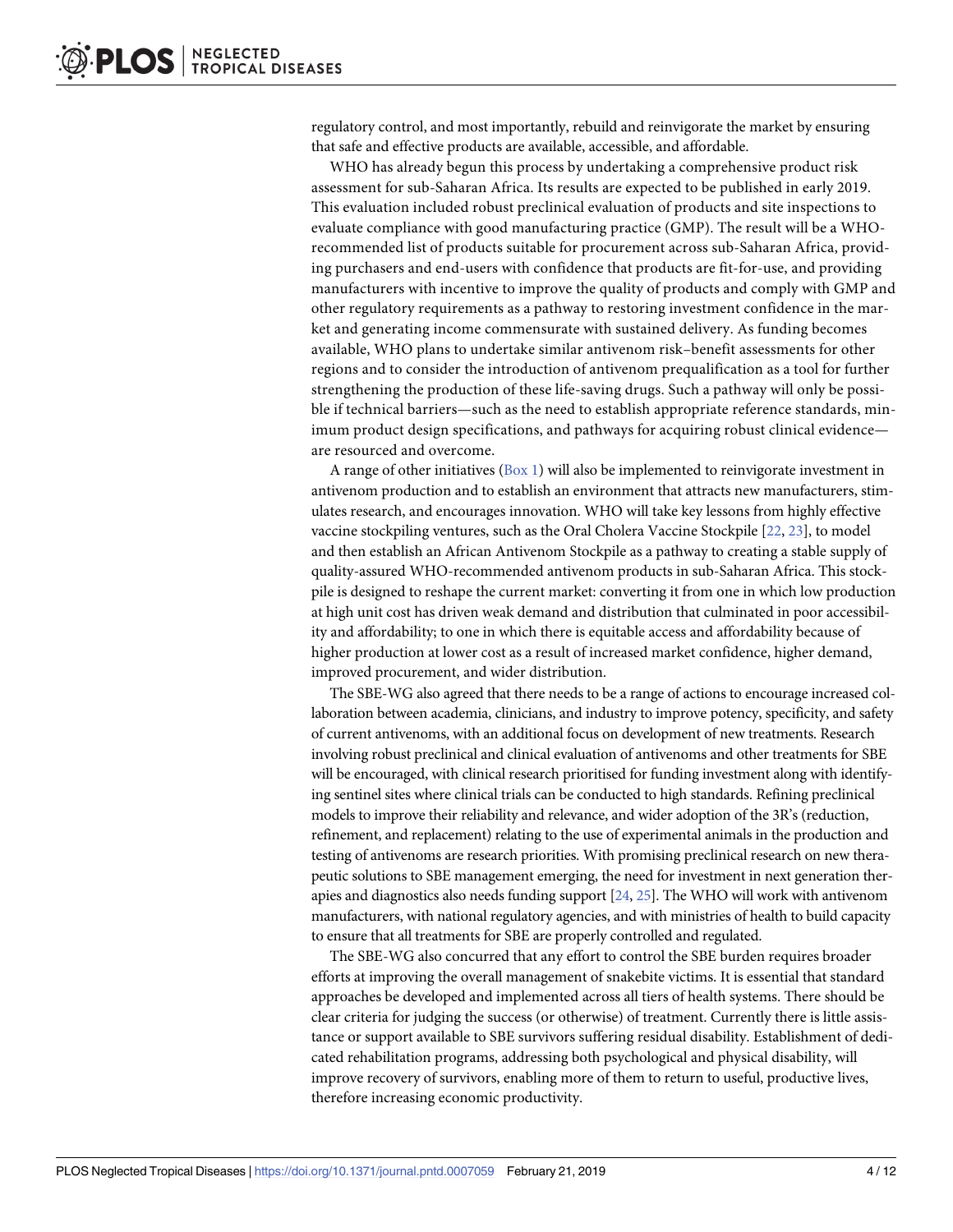## <span id="page-4-0"></span>Box 1. Priority actions to ensure sustainable supply and accessibility of safe, effective, and affordable antivenoms

#### Resource actions

- Identify and mobilise resources to reshape the market for sustained antivenom delivery;
- Galvanise funding for research to improve existing antivenom technologies;
- Prioritise investment in clinical research, including clinical trials of the safety and effectiveness of treatments;
- Increase resources to reduce treatment-associated patient financial and social vulnerability.

#### Actions to improve quality, safety, and effectiveness of antivenoms

- Global risk–benefit assessments of antivenom products to ensure that at least three quality-assured and fit-for-use antivenoms are accessible in each region;
- Strengthen the capacities of antivenom manufacturers to increase production, improve research and development, and meet GMP and quality control requirements and compliance with regulatory standards;
- Development and introduction of target product profiles (TPP's), venom and antivenom reference standards, and an appropriate prequalification pathway;
- Provide essential guidance, regulatory and technical support to National Regulatory Authorities (NRAs), National Control Laboratories (NCLs), and National Health Authorities (NHAs) to strengthen and build capacity for effective regulation of antivenoms in all regions;
- Stimulate enhanced collaboration between research and manufacturing sectors to improve all aspects of antivenom design, production, quality control, and evaluation.

#### Actions to increase accessibility and affordability of antivenoms

- Establish an antivenom stockpile programme initially for countries in sub-Saharan Africa;
- Working with countries, partners and donors, apply a range of initiatives (in addition to establishing revolving stockpiles) to reshape regional antivenom markets, increase confidence, incentivise demand, and expand the availability, accessibility, and affordability of WHO-recommended antivenoms;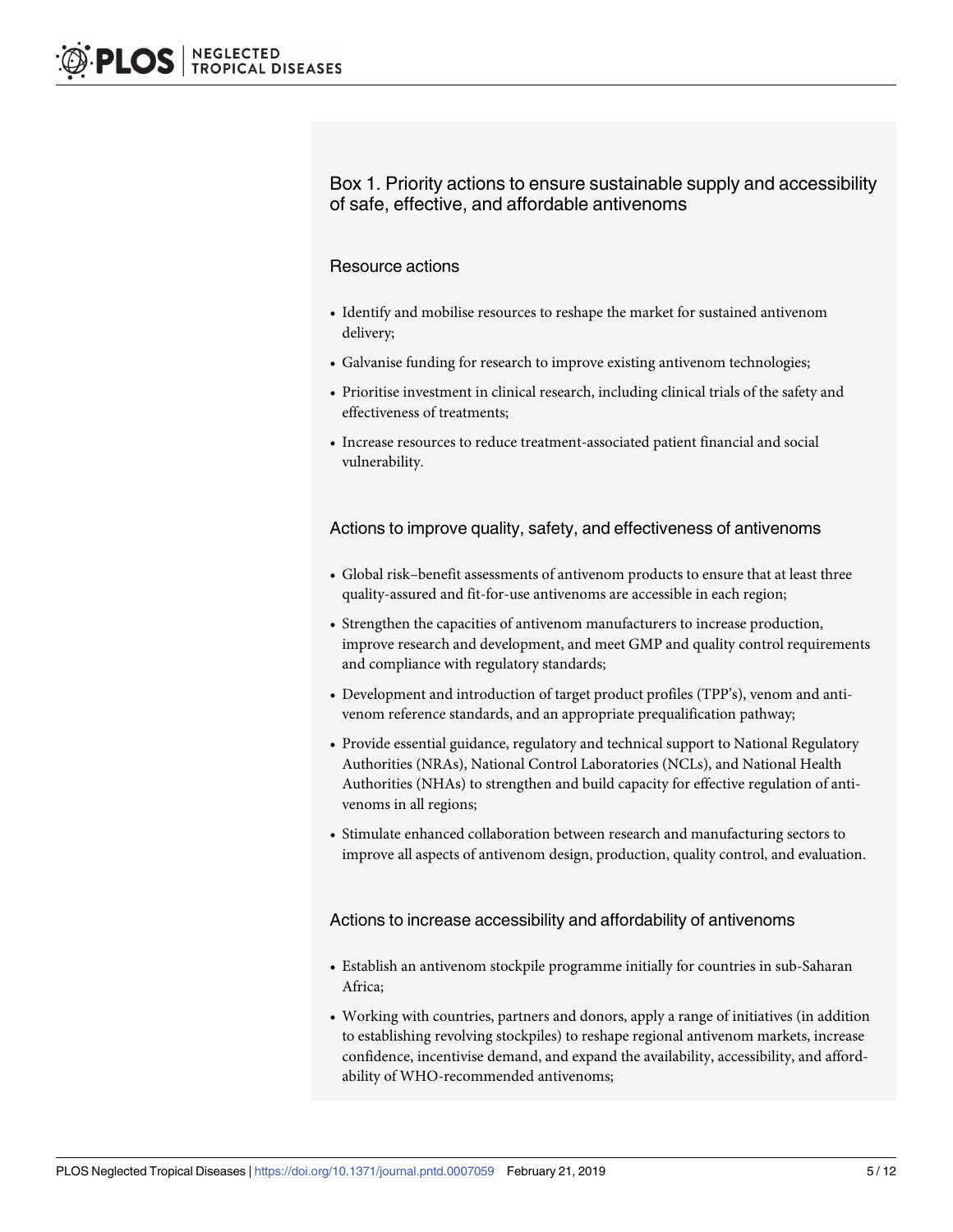<span id="page-5-0"></span>• Deliver cost-mitigation and financing schemes to ensure access to effective treatment and healthcare.

Actions to ensure long-term sustainability of antivenom supply

- Galvanise LMIC countries to support investment in local antivenom manufacturing;
- Work with communities to improve health-care seeking behaviours, and with governments to support health worker training and education around the use of antivenoms.

## **Empowering and engaging communities**

As well as effective engagement with health decision makers at regional and national levels, there is strong evidence linking the success of disease interventions to engagement with local communities to engender trust in outcomes and hence productive participation [\[26–28](#page-9-0)]. A major barrier to improving the treatment of SBE is the perception across many LMIC communities that rather than being a physical illness amenable to medical treatment, snakebites, like many other unexpected illnesses, are associated with deity punishment, witchcraft, or other powerfully persuasive phenomena that are often very locally specific [[29](#page-9-0), [30](#page-9-0)]. Context-appropriate engagement with local communities is therefore important to overcome these misconceptions and create a balance between traditional customs and modern healthcare. It is equally vital that local hospitals and/or health centres are equipped with effective, affordable, and safe antivenom. Funding should be made available to study the human–snake conflict interface, the social and cultural barriers to allopathic medicine, and the development and deployment of effective prehospital care interventions that can improve 'first mile' care and sustain life. WHO will propose engagement with local champions who can lead efforts to introduce acceptable prehospital 'first aid', encourage earlier presentation to primary health care centres, facilitate safe transport, and provide basic life-support. Accelerating preclinical and clinical testing of promising prehospital adjunctive treatments, such as the phospholipase  $A_2$  inhibitor, Varespladib, as part of the WHO SBE research agenda may lead to early improvements in pre-hospital survival [[25](#page-9-0)]. Coupled with improved training of primary healthcare workers in emergency treatment of SBE, safe referral of envenomed patients, and better access to basic life support commodities, antivenom, and adjunctive medicines, there is great potential to save lives in even the most remote settings. In many settings, community-level training about basic airway protection and safe transport to healthcare could save thousands of lives. The WHO road map recommends strong local engagement with communities to promote prevention, safe prehospital care, and improved healthcare-seeking behaviour combined with participation by traditional healthcare providers within the health system rather than outside it. This would mirror similar approaches that have been applied in some settings for other diseases such as Buruli ulcer and malaria [[31](#page-9-0), [32\]](#page-10-0).

## **Stronger health systems**

Many of the components of a functional and responsive health system needed to improve the outcomes for snakebite victims are no different to those that improve access to universal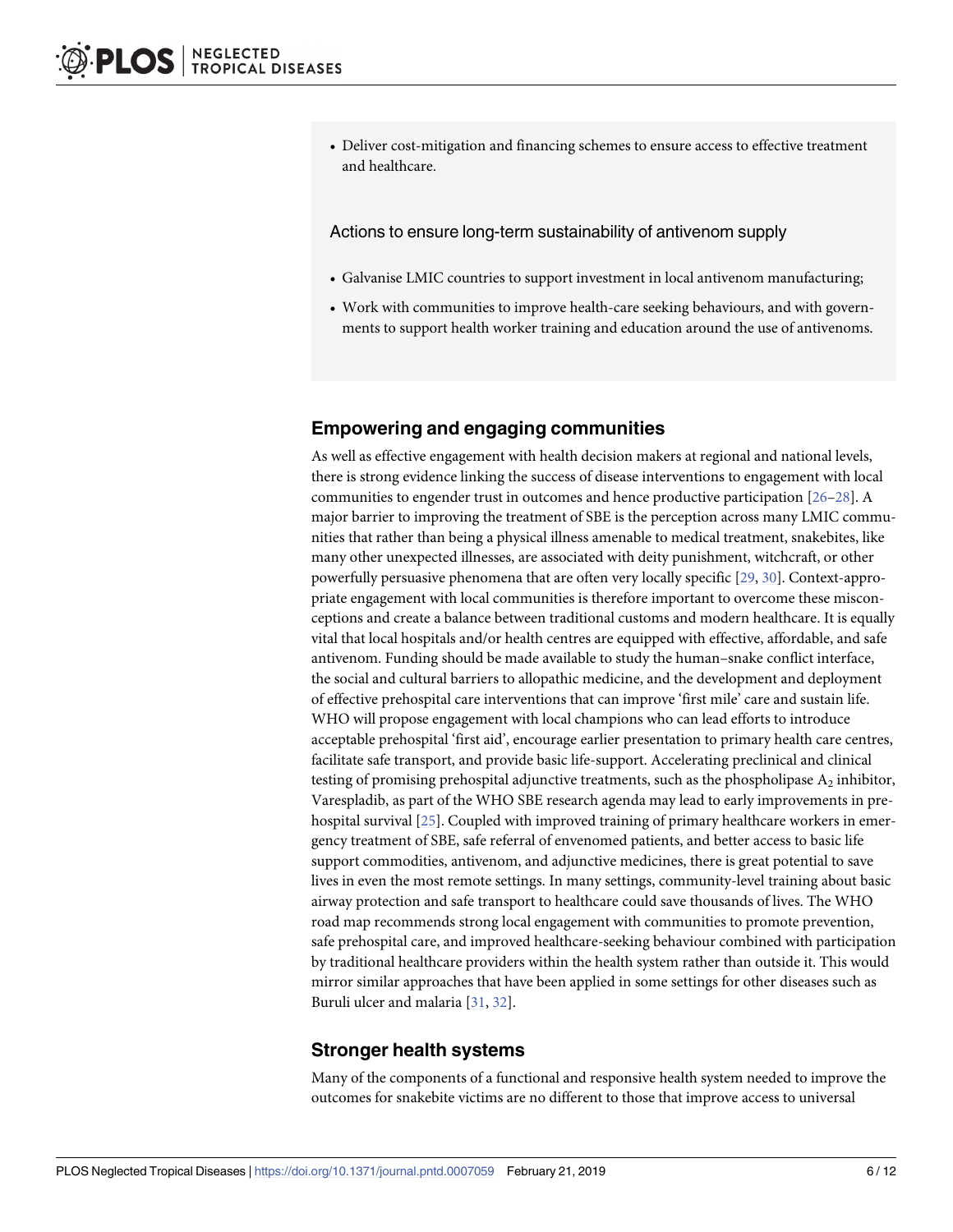<span id="page-6-0"></span>healthcare for all people. Strengthening healthcare capacity and performance at community and higher national levels is vital and integral to achieving UHC2030 [[33](#page-10-0)]. There is good evidence that such activities can have a substantial impact on the health of women and children, two groups who are vulnerable to poor outcomes after SBE due to reduced access and other factors [\[34\]](#page-10-0). Myanmar communities identified improved healthcare accessibility to antivenoms and greater affordability of health care as key priorities [\[35\]](#page-10-0). In Nepal, rapid access to healthcare positively improved outcomes after SBE [[30](#page-9-0), [36](#page-10-0)]. The SBE-WG agreed that integrated steps that build capacity of healthcare systems to better manage SBE and other diseases should be prioritised and that synergies should be identified and exploited to advance progress towards achieving SDGs for health and moving closer to UHC2030. The components that are directly relevant to snakebite victims range from access to prehospital care and ambulance transport through to effective diagnosis, the availability in hospital of essential medicines (including antivenoms), consumables and medical services (emergency, intensive care, radiology, pathology, renal care, paediatrics, surgical, etc.), complemented by rehabilitation and recovery support. There was strong agreement that increasing access to clear guidelines that standardise the diagnosis and treatment of snakebite patients and improving the training of doctors and other health workers was fundamental to ensuring better outcomes for patients. The road map calls for countries to increase training for all health workers in an integrated manner and to work towards improving infrastructure and resourcing of health facilities steps that benefit entire communities.

One of the major difficulties associated with SBE is the relative paucity of high quality epidemiological surveillance data and the impact this has on being able to accurately report the burden of disease [[2,](#page-8-0) [3\]](#page-8-0). Having access to accurate information, research data, and the results of surveillance is fundamental to health planning, monitoring, and assessment and is a key component of a strong health system and the elimination or control of NTDs [[36](#page-10-0), [37](#page-10-0)]. Globally, much needs to be done to improve the surveillance of SBE. Under the proposed road map, WHO will recommend inclusion of SBE as a 'notifiable disease'. To support adoption of this designation, and to improve data quality and comparability, standardised clinical criteria adapted to specific regional needs will be developed and minimum data set definitions for community-acquired and hospital-acquired data introduced. A number of public health tools already used to control other diseases can be valuably adopted for building higher resolution systems to monitor progress to control SBE [[38](#page-10-0)–[40](#page-10-0)]. Research to develop and deploy new data-collection tools, or which broaden our knowledge of the health- and socio-economic impacts of SBE, the cost-benefit and cost-effectiveness of interventions, patient care financing, and effective monitoring and evaluation of road map progress is needed. The WHO will include SBE data in the Global Health Observatory [\(www.who.int/gho/](http://www.who.int/gho/)) repository and will work with countries and partners to improve the collection, analysis, and reporting of surveillance data.

## **Partnership, coordination and resources**

Achieving the ambitious goal of reducing SBE mortality and disability by 50% by 2030 requires strong leadership from WHO, provision of requisite funding, identification and allocation of adequate resources, and the development of a dynamic global partnership to drive policy change, implementation, and evaluation of outcomes. Building a strong multidisciplinary and participatory collaboration is essential to increase effectiveness of interventions and mobilise resources to reduce the burden of SBE [\[41,](#page-10-0) [42\]](#page-10-0). Effective advocacy, built on robust data, will be vital to generate and mobilise the resources needed to implement the road map and to ultimately ensure the sustainability of the approaches being proposed. Stimulating research in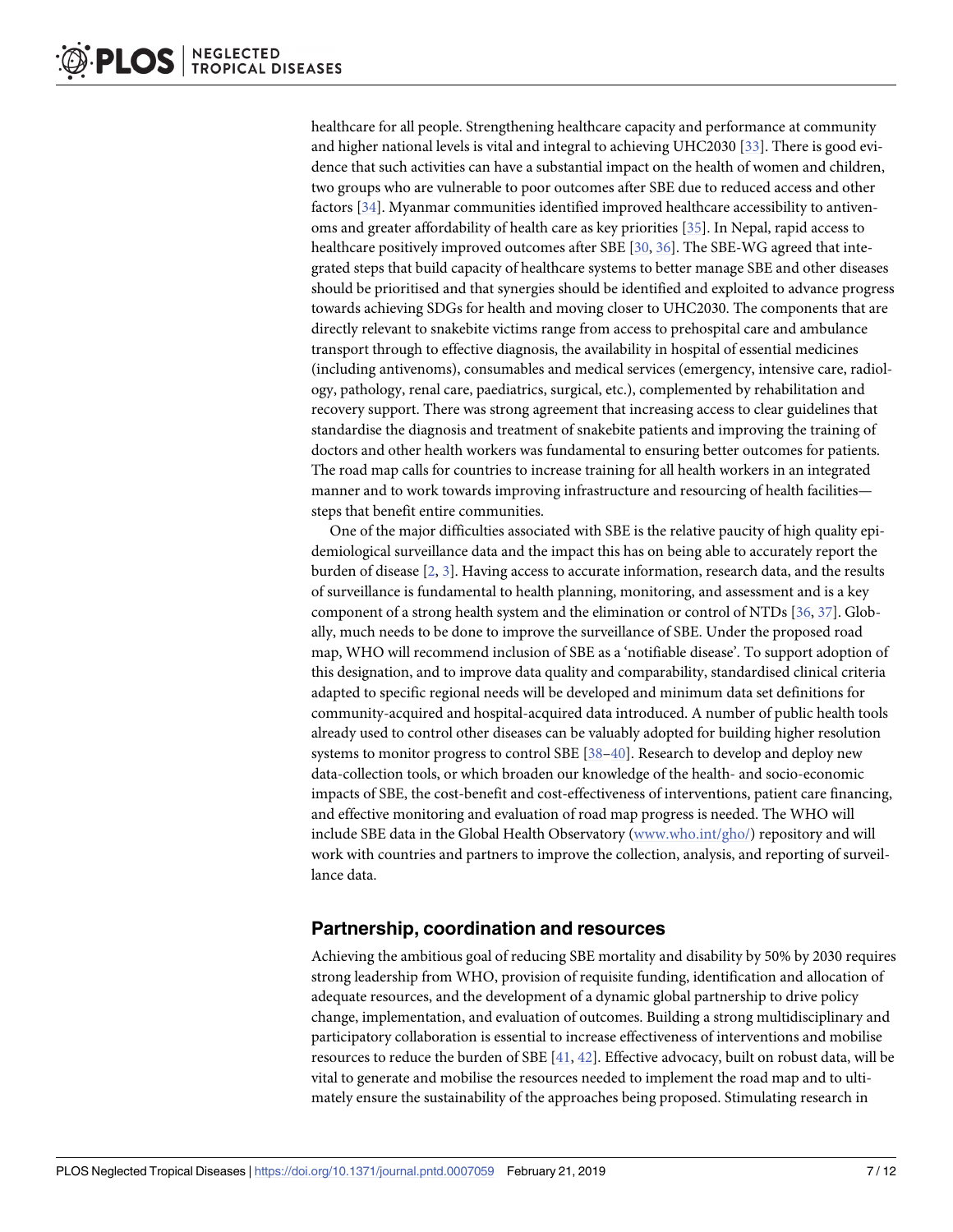<span id="page-7-0"></span>priority areas where there are currently major gaps will ensure that appropriate tools are developed, and creating strategic partnerships will help ensure that research outcomes are effectively translated into new clinical and public health tools to reduce the burden of SBE.

The resolution on SBE (WHA71.5) passed at the 71st World Health Assembly in May 2018 robustly calls on countries to increase their efforts to prevent and control this disease, just as it requests that WHO also takes specific steps in this regard  $[17]$ . The WHO road map for SBE will set out pathways for the incorporation of this disease in regional- and country-level health plans and will focus on horizontal integration, complementary activities, and local stakeholder inclusion and participation. In-country and regional coordination mechanisms that integrate SBE with interventions for other diseases, such as wound care programmes for Buruli ulcer [\[43\]](#page-10-0), promotion of footwear to prevent soil-associated diseases such as hookworm or podoconiosis [[44](#page-10-0)], or the use of malaria bed nets (which can prevent nocturnal snakebites in places where people are sleeping) [\[45\]](#page-10-0) will be promoted. Similarly, the success of programmes such as WASH that improve sanitation and human behaviours can help to reduce the risk of SBE [\[46\]](#page-10-0).

## **Next steps and key actions**

The road map has been revised by the SBE-WG and will be shared with key stakeholders before it is published and officially launched in May 2019. WHO is preparing a budget for implementing resolution WHA71.5, which will require strong financial commitment from stakeholders. The roll-out of the road map is incremental, and as efforts scale up, the strategy will require increased investment to support expanded WHO activities and in-country implementation. Additional modelling of implementation costs and benefits of specific components of the strategy are being undertaken, and together with the road map, these will be used to make the investment case for prevention, control, and reduction of SBE.

The challenge of building an argument for an NTD that cannot be eliminated, and for which no single universal 'cure' is available, is substantial. But the reality is that there is good evidence demonstrating that effective treatment can dramatically reduce mortality by as much as 85% to 88% and also increase positive healthcare-seeking behaviours [[47](#page-11-0), [48](#page-11-0)]. In contrast to some other NTD vectors, venomous snakes cannot be eliminated, but SBE can be effectively prevented and controlled so that the burden of injury and the impact on those affected are substantially reduced. Funding is the only barrier to achieving rapid positive and sustainable change. A strong transformational funding investment from both public and private sectors that addresses the short-, medium-, and long-term needs of delivering effective solutions can ensure that SBE becomes a global public health success story. The WHO strategy of improving the production, quality control, and regulation of these life-saving medicines through a comprehensive program to stimulate modernisation, research and development, and to reinvigorate the market, represents a strong advance on the road to achieving a 50% reduction in global mortality and disability and is a compelling case for such investment. Combined with parallel efforts on community engagement and education, health systems strengthening towards universal healthcare and SDG3, effective partnerships at local, national, regional, and global level, and critically-needed funding, the WHO SBE road map can be transformative and enable many of the world's poorest and most vulnerable communities to have a chance at living healthy and productive lives.

## **Acknowledgments**

This work represents the contributions of WHO SBE-WG members: Edward Abwao (Kenya), Gabriel Alcoba (Switzerland), Zuhair Amr (Jordan), Jean-Philippe Chippaux (France), Delese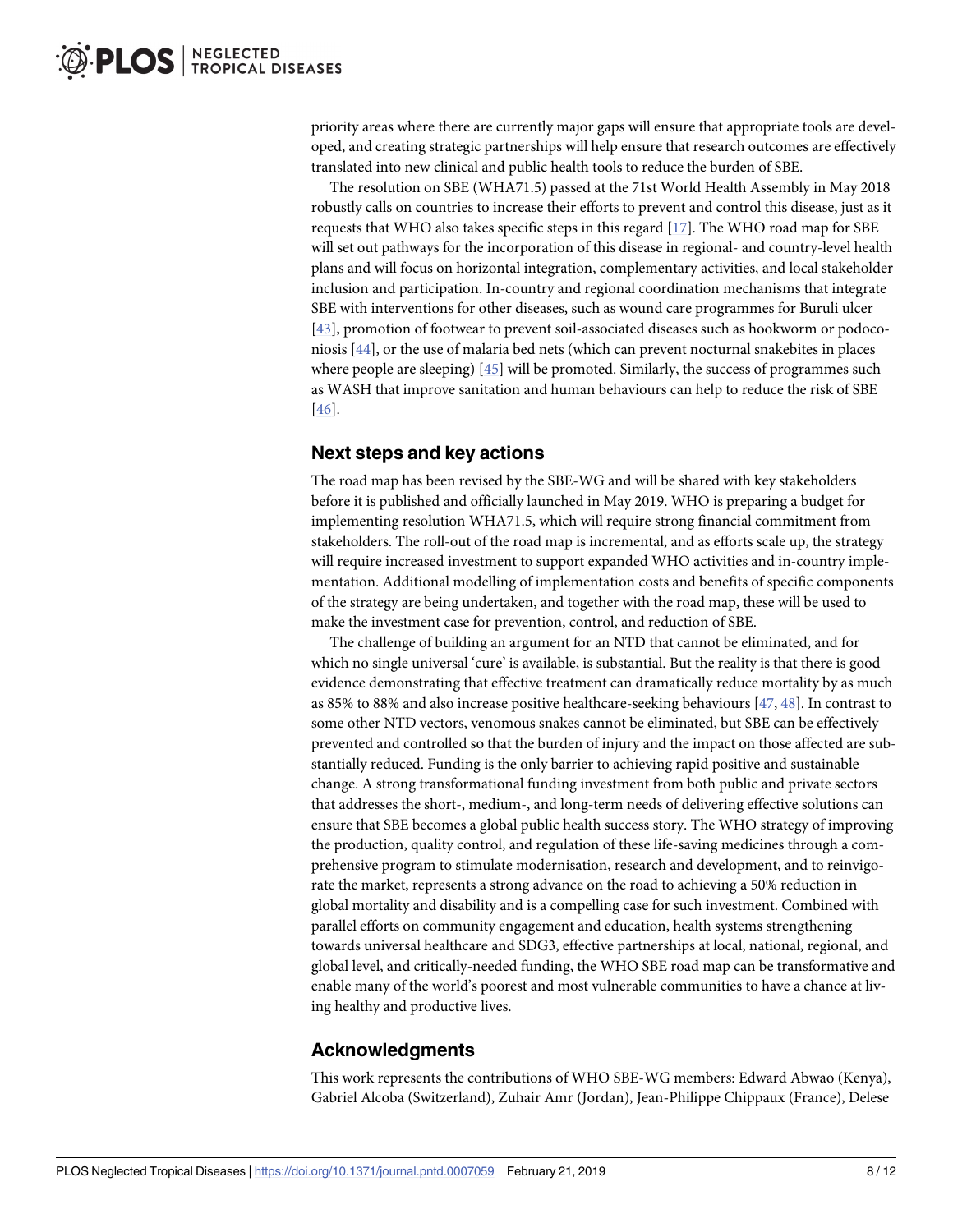<span id="page-8-0"></span>Mimi Darko (Ghana), Mhd Abul Faiz (Bangladesh), Hui Wen Fan (Brazil), Christeine Gnanathasan (Sri Lanka), Abdulrazaq G. Habib (Nigeria), Robert Harrison (United Kingdom), Ahmad Khaldun Ismail (Malaysia), Denny John (India), Thomas Junghanss (Germany), Priyanka Kadam (India), David Lalloo (United Kingdom), Fatima Laraba-Djebari (Algeria), Andreas Laustsen (Denmark), Matthew Lewin (United States of America), Thea Litschka-Koen (Swaziland), Tri Maharani (Indonesia), Leonardo Nuñez (Colombia), Kavi Ratanabanangkoon (Thailand), Sanjib Sharma (Nepal), Nget Hong Tan (Malaysia), Michael Turner (United Kingdom), Benjamin Waldmann (Netherlands), David A Warrell (United Kingdom), David J. Williams (Australia). Stuart Ainsworth, Tommaso Bulfone, and Andrea Nickerson drafted the first version of the manuscript in their roles as reporters for SBE-WG. We are grateful to Mike Turner, Kirstie Eaton, and Rebecca Holland from Wellcome for support and assistance in hosting the meeting in London on 28–29 June 2018. Ms. Naoko Obara from WHO provided indispensable support as key coordinator within the secretariat. The assistance of Ms. Liz Baltesz as meeting facilitator was invaluable.

## **References**

- **[1](#page-0-0).** Annan K. Kofi Annan: « La morsure de serpent est une grande crise de santé publique ignorée » [Electronic edition]. Paris, France2018. 26 June 2018:[OpEd]. Available from: [https://www.lemonde.fr/idees/](https://www.lemonde.fr/idees/article/2018/06/26/kofi-annan-la-morsure-de-serpent-est-une-grande-crise-de-sante-publique-ignoree_5321260_3232.html) [article/2018/06/26/kofi-annan-la-morsure-de-serpent-est-une-grande-crise-de-sante-publique](https://www.lemonde.fr/idees/article/2018/06/26/kofi-annan-la-morsure-de-serpent-est-une-grande-crise-de-sante-publique-ignoree_5321260_3232.html)[ignoree\\_5321260\\_3232.html](https://www.lemonde.fr/idees/article/2018/06/26/kofi-annan-la-morsure-de-serpent-est-une-grande-crise-de-sante-publique-ignoree_5321260_3232.html). [cited 2018 29 August 2018].
- **[2](#page-0-0).** Gutierrez JM, Calvete JJ, Habib AG, Harrison RA, Williams DJ, Warrell DA. Snakebite envenoming. Nat Rev Dis Primers. 2017; 3:17063. Epub 2017/09/15. <https://doi.org/10.1038/nrdp.2017.63> PMID: [28905944](http://www.ncbi.nlm.nih.gov/pubmed/28905944).
- **[3](#page-6-0).** Kasturiratne A, Wickremasinghe AR, de Silva N, Gunawardena NK, Pathmeswaran A, Premaratna R, et al. The global burden of snakebite: a literature analysis and modelling based on regional estimates of envenoming and deaths. PLoS Med. 2008; 5(11):e218. Epub 2008/11/07. [https://doi.org/10.1371/](https://doi.org/10.1371/journal.pmed.0050218) [journal.pmed.0050218](https://doi.org/10.1371/journal.pmed.0050218) PubMed Central PMCID: PMCPMC2577696. PMID: [18986210](http://www.ncbi.nlm.nih.gov/pubmed/18986210)
- **[4](#page-0-0).** Chippaux JP. Snake-bites: appraisal of the global situation. Bull World Health Organ. 1998; 76(5):515– 24. Epub 1998/12/30. PMID: [9868843;](http://www.ncbi.nlm.nih.gov/pubmed/9868843) PubMed Central PMCID: PMCPMC2305789.
- **[5](#page-0-0).** Williams DJ, Gutierrez JM, Calvete JJ, Wuster W, Ratanabanangkoon K, Paiva O, et al. Ending the drought: new strategies for improving the flow of affordable, effective antivenoms in Asia and Africa. J Proteomics. 2011; 74(9):1735–67. Epub 2011/06/07. <https://doi.org/10.1016/j.jprot.2011.05.027> PMID: [21640209](http://www.ncbi.nlm.nih.gov/pubmed/21640209).
- **[6](#page-0-0).** Theakston RD, Warrell DA. Crisis in snake antivenom supply for Africa. Lancet. 2000; 356(9247):2104. Epub 2001/01/06. PMID: [11145528.](http://www.ncbi.nlm.nih.gov/pubmed/11145528)
- **7.** Gutierrez JM, Theakston RD, Warrell DA. Confronting the neglected problem of snake bite envenoming: the need for a global partnership. <https://doi.org/10.1371/journal.pmed.0030150> PMID: [16729843.](http://www.ncbi.nlm.nih.gov/pubmed/16729843) 2006; 3(6):e150. Epub 2006/05/30. PubMed Central PMCID: PMCPMC1472552.
- **8.** Swaroop S, Grab B. Snakebite mortality in the world. Bull World Health Organ. 1954; 10(1):35–76. Epub 1954/01/01. PMID: [13150169;](http://www.ncbi.nlm.nih.gov/pubmed/13150169) PubMed Central PMCID: PMCPMC2542029.
- **[9](#page-0-0).** Williams DJ. Snake bite: a global failure to act costs thousands of lives each year. BMJ. 2015; 351: h5378. Epub 2015/10/29. <https://doi.org/10.1136/bmj.h5378> PMID: [26508421](http://www.ncbi.nlm.nih.gov/pubmed/26508421).
- **[10](#page-0-0).** Médecins Sans Frontières. Snakebite: How Sanofi sithered its way out of the neglected antivenom market.: Médecins Sans Frontières; 2015. Available from: [https://www.msfaccess.org/sites/default/files/](https://www.msfaccess.org/sites/default/files/NTDs_Brief_FavAfrique_ENG_2015.pdf) [NTDs\\_Brief\\_FavAfrique\\_ENG\\_2015.pdf](https://www.msfaccess.org/sites/default/files/NTDs_Brief_FavAfrique_ENG_2015.pdf). [cited 31 August 2018].
- **[11](#page-0-0).** Alirol E, Lechevalier P, Zamatto F, Chappuis F, Alcoba G, Potet J. Antivenoms for Snakebite Envenoming: What Is in the Research Pipeline? PLoS Negl Trop Dis. 2015; 9(9):e0003896. Epub 2015/09/12. <https://doi.org/10.1371/journal.pntd.0003896> PMID: [26355744](http://www.ncbi.nlm.nih.gov/pubmed/26355744); PubMed Central PMCID: PMCPMC4565558.
- **[12](#page-0-0).** Gutierrez JM, Burnouf T, Harrison RA, Calvete JJ, Brown N, Jensen SD, et al. A Call for Incorporating Social Research in the Global Struggle against Snakebite. PLoS Negl Trop Dis. 2015; 9(9):e0003960. Epub 2015/09/18. <https://doi.org/10.1371/journal.pntd.0003960> PMID: [26379235](http://www.ncbi.nlm.nih.gov/pubmed/26379235); PubMed Central PMCID: PMCPMC4574917.
- **13.** Gutierrez JM, Burnouf T, Harrison RA, Calvete JJ, Kuch U, Warrell DA, et al. A multicomponent strategy to improve the availability of antivenom for treating snakebite envenoming. Bull World Health Organ.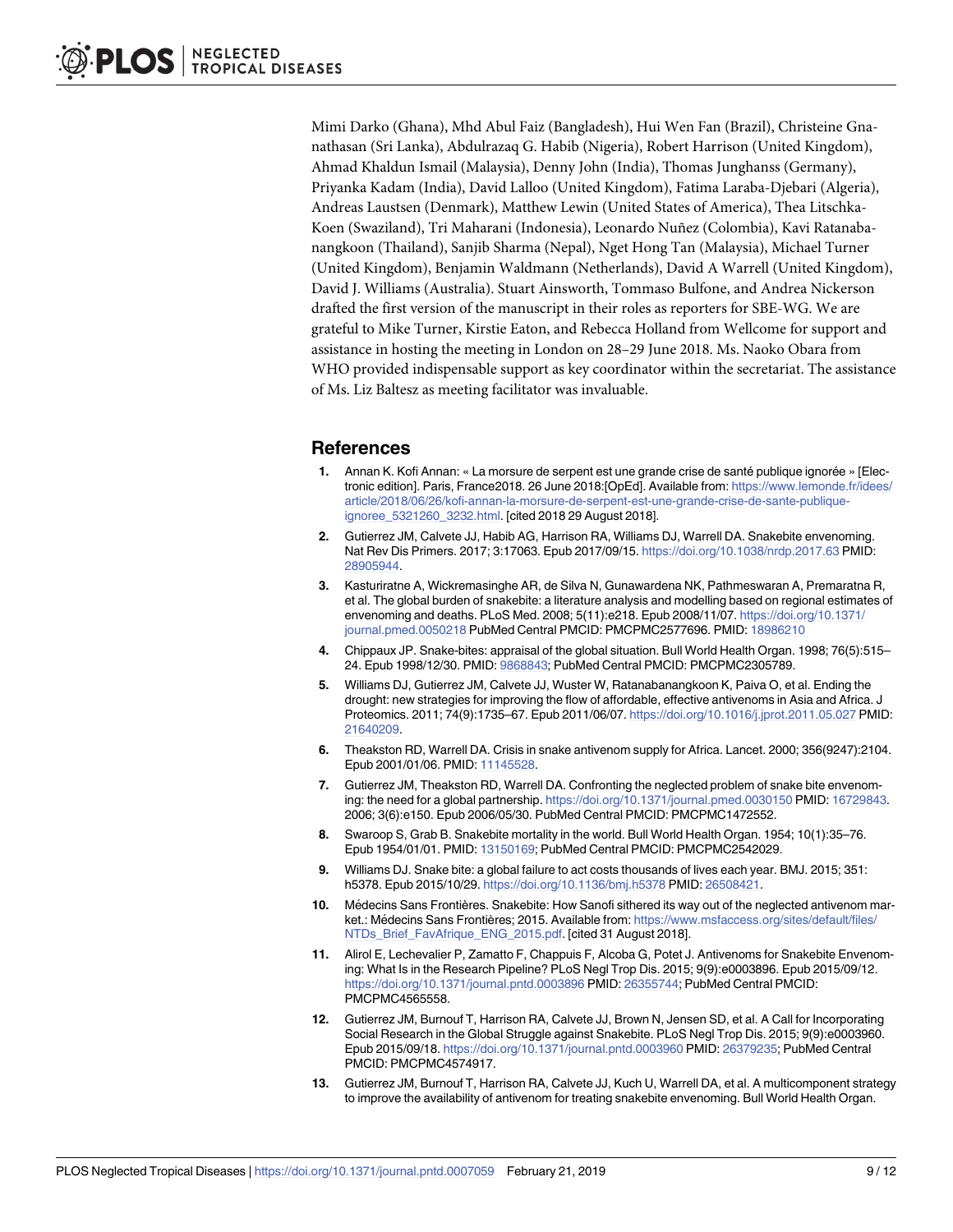2014; 92(7):526–32. Epub 2014/08/12. <https://doi.org/10.2471/BLT.13.132431> PMID: [25110378;](http://www.ncbi.nlm.nih.gov/pubmed/25110378) PubMed Central PMCID: PMCPMC4121869.

- <span id="page-9-0"></span>**[14](#page-0-0).** Gutierrez JM, Warrell DA, Williams DJ, Jensen S, Brown N, Calvete JJ, et al. The need for full integration of snakebite envenoming within a global strategy to combat the neglected tropical diseases: the way forward. PLoS Negl Trop Dis. 2013; 7(6):e2162. Epub 2013/06/21. [https://doi.org/10.1371/journal.](https://doi.org/10.1371/journal.pntd.0002162) [pntd.0002162](https://doi.org/10.1371/journal.pntd.0002162) PMID: [23785526](http://www.ncbi.nlm.nih.gov/pubmed/23785526); PubMed Central PMCID: PMCPMC3681653.
- **[15](#page-0-0).** Lancet The. Snake-bite envenoming: a priority neglected tropical disease. Lancet. 2017; 390(10089):2. Epub 2017/07/06. [https://doi.org/10.1016/S0140-6736\(17\)31751-8](https://doi.org/10.1016/S0140-6736(17)31751-8) PMID: [28677550](http://www.ncbi.nlm.nih.gov/pubmed/28677550).
- **[16](#page-0-0).** Chippaux JP. Snakebite envenomation turns again into a neglected tropical disease! J Venom Anim Toxins Incl Trop Dis. 2017; 23:38. Epub 2017/08/15. <https://doi.org/10.1186/s40409-017-0127-6> PMID: [28804495](http://www.ncbi.nlm.nih.gov/pubmed/28804495); PubMed Central PMCID: PMCPMC5549382.
- **[17](#page-1-0).** World Health Organization. Snakebite envenoming: Member States provide WHO with clear mandate for global action Geneva: World Health Organization; 2018. Available from: [http://www.who.int/](http://www.who.int/neglected_diseases/news/Snakebite-envenoming-mandate-global-action/en/) [neglected\\_diseases/news/Snakebite-envenoming-mandate-global-action/en/](http://www.who.int/neglected_diseases/news/Snakebite-envenoming-mandate-global-action/en/). [cited 31 August 2018].
- **[18](#page-1-0).** Harrison RA, Hargreaves A, Wagstaff SC, Faragher B, Lalloo DG. Snake envenoming: a disease of poverty. PLoS Negl Trop Dis. 2009; 3(12):e569. Epub 2009/12/23. [https://doi.org/10.1371/journal.pntd.](https://doi.org/10.1371/journal.pntd.0000569) [0000569](https://doi.org/10.1371/journal.pntd.0000569) PMID: [20027216](http://www.ncbi.nlm.nih.gov/pubmed/20027216); PubMed Central PMCID: PMCPMC2791200.
- **[19](#page-1-0).** Leon G, Vargas M, Segura A, Herrera M, Villalta M, Sanchez A, et al. Current technology for the industrial manufacture of snake antivenoms. Toxicon. 2018; 151:63–73. Epub 2018/07/01. [https://doi.org/10.](https://doi.org/10.1016/j.toxicon.2018.06.084) [1016/j.toxicon.2018.06.084](https://doi.org/10.1016/j.toxicon.2018.06.084) PMID: [29959968](http://www.ncbi.nlm.nih.gov/pubmed/29959968).
- **[20](#page-1-0).** Habib AG, Brown NI. The snakebite problem and antivenom crisis from a health-economic perspective. Toxicon. 2018; 150:115–23. Epub 2018/05/22. <https://doi.org/10.1016/j.toxicon.2018.05.009> PMID: [29782952](http://www.ncbi.nlm.nih.gov/pubmed/29782952).
- **[21](#page-1-0).** Brown NI. Consequences of neglect: analysis of the sub-Saharan African snake antivenom market and the global context. PLoS Negl Trop Dis. 2012; 6(6):e1670. Epub 2012/06/09. [https://doi.org/10.1371/](https://doi.org/10.1371/journal.pntd.0001670) [journal.pntd.0001670](https://doi.org/10.1371/journal.pntd.0001670) PMID: [22679521;](http://www.ncbi.nlm.nih.gov/pubmed/22679521) PubMed Central PMCID: PMCPMC3367979.
- **[22](#page-3-0).** Desai SN, Pezzoli L, Alberti KP, Martin S, Costa A, Perea W, et al. Achievements and challenges for the use of killed oral cholera vaccines in the global stockpile era. Hum Vaccin Immunother. 2017; 13 (3):579–87. Epub 2016/11/05. <https://doi.org/10.1080/21645515.2016.1245250> PMID: [27813703;](http://www.ncbi.nlm.nih.gov/pubmed/27813703) PubMed Central PMCID: PMCPMC5360144.
- **[23](#page-3-0).** Desai SN, Pezzoli L, Martin S, Costa A, Rodriguez C, Legros D, et al. A second affordable oral cholera vaccine: implications for the global vaccine stockpile. Lancet Glob Health. 2016; 4(4):e223–4. Epub 2016/03/26. [https://doi.org/10.1016/S2214-109X\(16\)00037-1](https://doi.org/10.1016/S2214-109X(16)00037-1) PMID: [27013303](http://www.ncbi.nlm.nih.gov/pubmed/27013303).
- **[24](#page-3-0).** Arias AS, Rucavado A, Gutierrez JM. Peptidomimetic hydroxamate metalloproteinase inhibitors abrogate local and systemic toxicity induced by Echis ocellatus (saw-scaled) snake venom. Toxicon. 2017; 132:40–9. Epub 2017/04/13. <https://doi.org/10.1016/j.toxicon.2017.04.001> PMID: [28400263](http://www.ncbi.nlm.nih.gov/pubmed/28400263).
- **[25](#page-3-0).** Lewin M, Samuel S, Merkel J, Bickler P. Varespladib (LY315920) Appears to Be a Potent, Broad-Spectrum, Inhibitor of Snake Venom Phospholipase A2 and a Possible Pre-Referral Treatment for Envenomation. Toxins (Basel). 2016; 8(9). Epub 2016/08/30. <https://doi.org/10.3390/toxins8090248> PMID: [27571102](http://www.ncbi.nlm.nih.gov/pubmed/27571102); PubMed Central PMCID: PMCPMC5037474.
- **[26](#page-5-0).** Madon S, Malecela MN, Mashoto K, Donohue R, Mubyazi G, Michael E. The role of community participation for sustainable integrated neglected tropical diseases and water, sanitation and hygiene intervention programs: A pilot project in Tanzania. Soc Sci Med. 2018; 202:28–37. Epub 2018/03/05. [https://doi.org/10.](https://doi.org/10.1016/j.socscimed.2018.02.016) [1016/j.socscimed.2018.02.016](https://doi.org/10.1016/j.socscimed.2018.02.016) PMID: [29501716;](http://www.ncbi.nlm.nih.gov/pubmed/29501716) PubMed Central PMCID: PMCPMC5906643.
- **27.** Bardosh K. Global aspirations, local realities: the role of social science research in controlling neglected tropical diseases. Infect Dis Poverty. 2014; 3(1):35. Epub 2014/10/17. [https://doi.org/10.1186/2049-](https://doi.org/10.1186/2049-9957-3-35) [9957-3-35](https://doi.org/10.1186/2049-9957-3-35) PMID: [25320672;](http://www.ncbi.nlm.nih.gov/pubmed/25320672) PubMed Central PMCID: PMCPMC4197218.
- **[28](#page-5-0).** Olamiju OJ, Olamiju FO, Adeniran AA, Mba IC, Ukwunna CC, Okoronkwo C, et al. Public awareness and knowledge of neglected tropical diseases (NTDs) control activities in Abuja, Nigeria. PLoS Negl Trop Dis. 2014; 8(9):e3209. Epub 2014/09/26. <https://doi.org/10.1371/journal.pntd.0003209> PMID: [25254362](http://www.ncbi.nlm.nih.gov/pubmed/25254362); PubMed Central PMCID: PMCPMC4177755.
- **[29](#page-5-0).** Trevett A. Learning from the puri puri man. Med J Aust. 1993; 159(2):132. Epub 1993/07/19. PMID: [8336590](http://www.ncbi.nlm.nih.gov/pubmed/8336590).
- **[30](#page-5-0).** Schioldann E, Mahmood MA, Kyaw MM, Halliday D, Thwin KT, Chit NN, et al. Why snakebite patients in Myanmar seek traditional healers despite availability of biomedical care at hospitals? Community perspectives on reasons. PLoS Negl Trop Dis. 2018; 12(2):e0006299. Epub 2018/03/01. [https://doi.org/10.](https://doi.org/10.1371/journal.pntd.0006299) [1371/journal.pntd.0006299](https://doi.org/10.1371/journal.pntd.0006299) PMID: [29489824](http://www.ncbi.nlm.nih.gov/pubmed/29489824); PubMed Central PMCID: PMCPMC5847227.
- **[31](#page-5-0).** Awah PK, Boock AU, Mou F, Koin JT, Anye EM, Noumen D, et al. Developing a Buruli ulcer community of practice in Bankim, Cameroon: A model for Buruli ulcer outreach in Africa. PLoS Negl Trop Dis. 2018;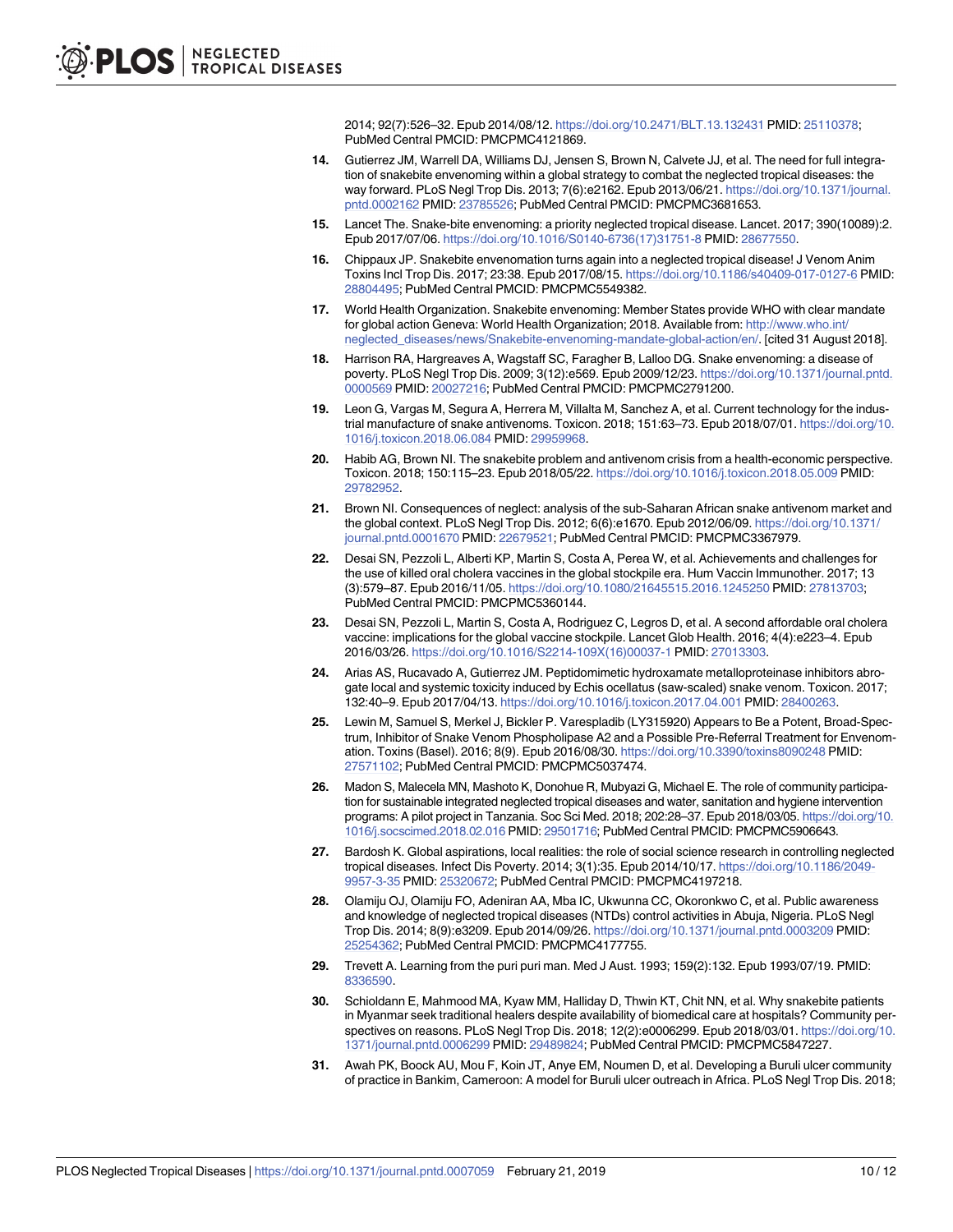12(3):e0006238. Epub 2018/03/28. <https://doi.org/10.1371/journal.pntd.0006238> PMID: [29584724;](http://www.ncbi.nlm.nih.gov/pubmed/29584724) PubMed Central PMCID: PMCPMC5889189.

- <span id="page-10-0"></span>**[32](#page-5-0).** Okeke TA. Improving malaria recognition, treatment and referral practices by training caretakers in rural Nigeria. J Biosoc Sci. 2010; 42(3):325–39. Epub 2009/11/28. [https://doi.org/10.1017/](https://doi.org/10.1017/S0021932009990484) [S0021932009990484](https://doi.org/10.1017/S0021932009990484) PMID: [19941680](http://www.ncbi.nlm.nih.gov/pubmed/19941680).
- **[33](#page-6-0).** Kieny MP, Bekedam H, Dovlo D, Fitzgerald J, Habicht J, Harrison G, et al. Strengthening health systems for universal health coverage and sustainable development. Bull World Health Organ. 2017; 95 (7):537–9. Epub 2017/07/04. <https://doi.org/10.2471/BLT.16.187476> PMID: [28670019](http://www.ncbi.nlm.nih.gov/pubmed/28670019); PubMed Central PMCID: PMCPMC5487973.
- **[34](#page-6-0).** Black RE, Taylor CE, Arole S, Bang A, Bhutta ZA, Chowdhury AMR, et al. Comprehensive review of the evidence regarding the effectiveness of community-based primary health care in improving maternal, neonatal and child health: 8. summary and recommendations of the Expert Panel. J Glob Health. 2017; 7(1):010908. Epub 2017/07/08. <https://doi.org/10.7189/jogh.07.010908> PMID: [28685046](http://www.ncbi.nlm.nih.gov/pubmed/28685046); PubMed Central PMCID: PMCPMC5475312.
- **[35](#page-6-0).** Deribew A, Kebede B, Tessema GA, Adama YA, Misganaw A, Gebre T, et al. Mortality and Disability-Adjusted Life-Years (Dalys) for Common Neglected Tropical Diseases in Ethiopia, 1990–2015: Evidence from the Global Burden of Disease Study 2015. Ethiop Med J. 2017; 55(Suppl 1):3–14. Epub 2017/09/08. PMID: [28878427](http://www.ncbi.nlm.nih.gov/pubmed/28878427); PubMed Central PMCID: PMCPMC5582634.
- **[36](#page-6-0).** Sharma SK, Bovier P, Jha N, Alirol E, Loutan L, Chappuis F. Effectiveness of rapid transport of victims and community health education on snake bite fatalities in rural Nepal. Am J Trop Med Hyg. 2013; 89 (1):145–50. Epub 2013/04/10. <https://doi.org/10.4269/ajtmh.12-0750> PMID: [23568287](http://www.ncbi.nlm.nih.gov/pubmed/23568287); PubMed Central PMCID: PMCPMC3748471.
- **[37](#page-6-0).** Tambo E, Ai L, Zhou X, Chen JH, Hu W, Bergquist R, et al. Surveillance-response systems: the key to elimination of tropical diseases. Infect Dis Poverty. 2014; 3:17. Epub 2014/06/28. [https://doi.org/10.](https://doi.org/10.1186/2049-9957-3-17) [1186/2049-9957-3-17](https://doi.org/10.1186/2049-9957-3-17) PMID: [24971165](http://www.ncbi.nlm.nih.gov/pubmed/24971165); PubMed Central PMCID: PMCPMC4071800.
- **[38](#page-6-0).** Franco JR, Cecchi G, Priotto G, Paone M, Diarra A, Grout L, et al. Monitoring the elimination of human African trypanosomiasis: Update to 2014. PLoS Negl Trop Dis. 2017; 11(5):e0005585. Epub 2017/05/ 23. <https://doi.org/10.1371/journal.pntd.0005585> PMID: [28531222;](http://www.ncbi.nlm.nih.gov/pubmed/28531222) PubMed Central PMCID: PMCPMC5456402.
- **39.** Moraga P, Cano J, Baggaley RF, Gyapong JO, Njenga SM, Nikolay B, et al. Modelling the distribution and transmission intensity of lymphatic filariasis in sub-Saharan Africa prior to scaling up interventions: integrated use of geostatistical and mathematical modelling. Parasit Vectors. 2015; 8:560. Epub 2015/ 10/27. <https://doi.org/10.1186/s13071-015-1166-x> PMID: [26496983](http://www.ncbi.nlm.nih.gov/pubmed/26496983); PubMed Central PMCID: PMCPMC4620019.
- **[40](#page-6-0).** Taylor LH, Hampson K, Fahrion A, Abela-Ridder B, Nel LH. Difficulties in estimating the human burden of canine rabies. Acta Trop. 2017; 165:133–40. Epub 2016/01/02. [https://doi.org/10.1016/j.actatropica.](https://doi.org/10.1016/j.actatropica.2015.12.007) [2015.12.007](https://doi.org/10.1016/j.actatropica.2015.12.007) PMID: [26721555;](http://www.ncbi.nlm.nih.gov/pubmed/26721555) PubMed Central PMCID: PMCPMC5178864.
- **[41](#page-6-0).** Savioli L, Albonico M, Colley DG, Correa-Oliveira R, Fenwick A, Green W, et al. Building a global schistosomiasis alliance: an opportunity to join forces to fight inequality and rural poverty. Infect Dis Poverty. 2017; 6(1):65. Epub 2017/03/24. <https://doi.org/10.1186/s40249-017-0280-8> PMID: [28330495;](http://www.ncbi.nlm.nih.gov/pubmed/28330495) PubMed Central PMCID: PMCPMC5363045.
- **[42](#page-6-0).** Fahrion AS, Taylor LH, Torres G, Muller T, Durr S, Knopf L, et al. The Road to Dog Rabies Control and Elimination-What Keeps Us from Moving Faster? Front Public Health. 2017; 5:103. Epub 2017/05/31. <https://doi.org/10.3389/fpubh.2017.00103> PMID: [28555183;](http://www.ncbi.nlm.nih.gov/pubmed/28555183) PubMed Central PMCID: PMCPMC5430047.
- **[43](#page-7-0).** Amoussouhoui AS, Sopoh GE, Wadagni AC, Johnson RC, Aoulou P, Agbo IE, et al. Implementation of a decentralized community-based treatment program to improve the management of Buruli ulcer in the Ouinhi district of Benin, West Africa. PLoS Negl Trop Dis. 2018; 12(3):e0006291. Epub 2018/03/13. <https://doi.org/10.1371/journal.pntd.0006291> PMID: [29529087](http://www.ncbi.nlm.nih.gov/pubmed/29529087); PubMed Central PMCID: PMCPMC5864090.
- **[44](#page-7-0).** Tomczyk S, Deribe K, Brooker SJ, Clark H, Rafique K, Knopp S, et al. Association between footwear use and neglected tropical diseases: a systematic review and meta-analysis. PLoS Negl Trop Dis. 2014; 8(11):e3285. Epub 2014/11/14. <https://doi.org/10.1371/journal.pntd.0003285> PMID: [25393620](http://www.ncbi.nlm.nih.gov/pubmed/25393620); PubMed Central PMCID: PMCPMC4230915.
- **[45](#page-7-0).** Chappuis F, Sharma SK, Jha N, Loutan L, Bovier PA. Protection against snake bites by sleeping under a bed net in southeastern Nepal. Am J Trop Med Hyg. 2007; 77(1):197–9. Epub 2007/07/11. PMID: [17620654](http://www.ncbi.nlm.nih.gov/pubmed/17620654).
- **[46](#page-7-0).** Shiau DT, Sanders JW, Putnam SD, Buff A, Beasley W, Tribble DR, et al. Self-reported incidence of snake, spider, and scorpion encounters among deployed U.S. military in Iraq and Afghanistan. Mil Med. 2007; 172(10):1099–102. Epub 2007/11/08. PMID: [17985774](http://www.ncbi.nlm.nih.gov/pubmed/17985774).